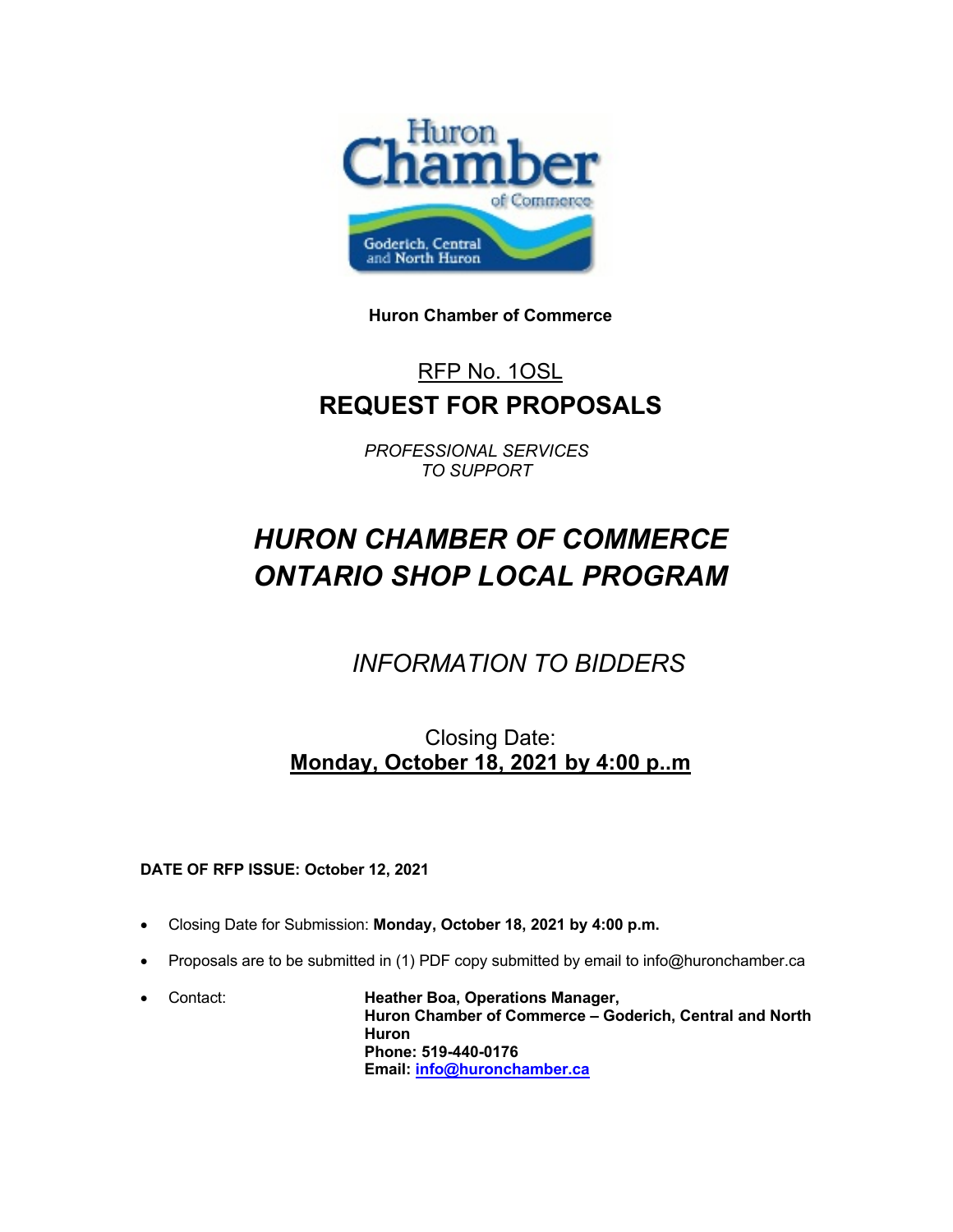# **1.0 Background**

Small businesses are the backbone of Ontario's economy and their success is integral to local economic prosperity and vibrant communities. Covid-19 has had significant impact on communities and small businesses throughout Ontario. In an effort to support business and communities across the province, the Ontario Chamber of Commerce, with the support of Government of Canada, has launched the Ontario Shop Local Program to help stimulate Canada's economic recovery, by encouraging consumers to shop at local businesses. The campaign brings together people and business leaders, chambers of commerce/boards of trade, not-for profits, municipalities and other stakeholders to create and implement shop local initiatives.

Huron Chamber of Commerce – Goderich, Central and North Huron will lead this program, with potential participation from: BIAs in Goderich, Blyth, Wingham, Exeter, Clinton and Seaforth: Chambers of Commerce in South Huron and Zurich; and municipal economic development offices in Goderich, Central Huron, Huron East, Bluewater, Howick, and the County of Huron.

#### **1.2 Intent**

Huron Chamber of Commerce – Goderich, Central and North Huron, on behalf of the project partners, seeks proposals from experienced individuals, organizations or teams to provide communications, videography, photography and graphic design services for the regional Ontario Shop Local.

The successful individual or team will work closely with the Operations Manager to ensure the success of this program. She/he/they will work with the Operations Manager to fulfill all workplan needs.

This RFP is issued as one document with the intention that one successful Respondent will provide all services outlined here. The RFP may not be split into pieces for bidding.

#### **1.3 Schedule of Dates**

The following schedule is planned:

Release of RFP: **Tuesday, October 12, 2021**

Deadline for registration of respondent and clarifications: **Thursday, October 14, 2021**

Submission Due: **Monday, October 18, 2021 by 4:00 p.m.**

Review of Submission by staff: **October 19-21, 2021**

Offer of contract: **Friday, October 22, 2021**

Notification of Preferred Respondent: **Monday, October 25, 2021**

#### **1.5 Communication/Authorizing Officer**

The Respondent must identify an individual who will be responsible for all communications with Huron Chamber of Commerce – Goderich, Central and North Huron, or its designated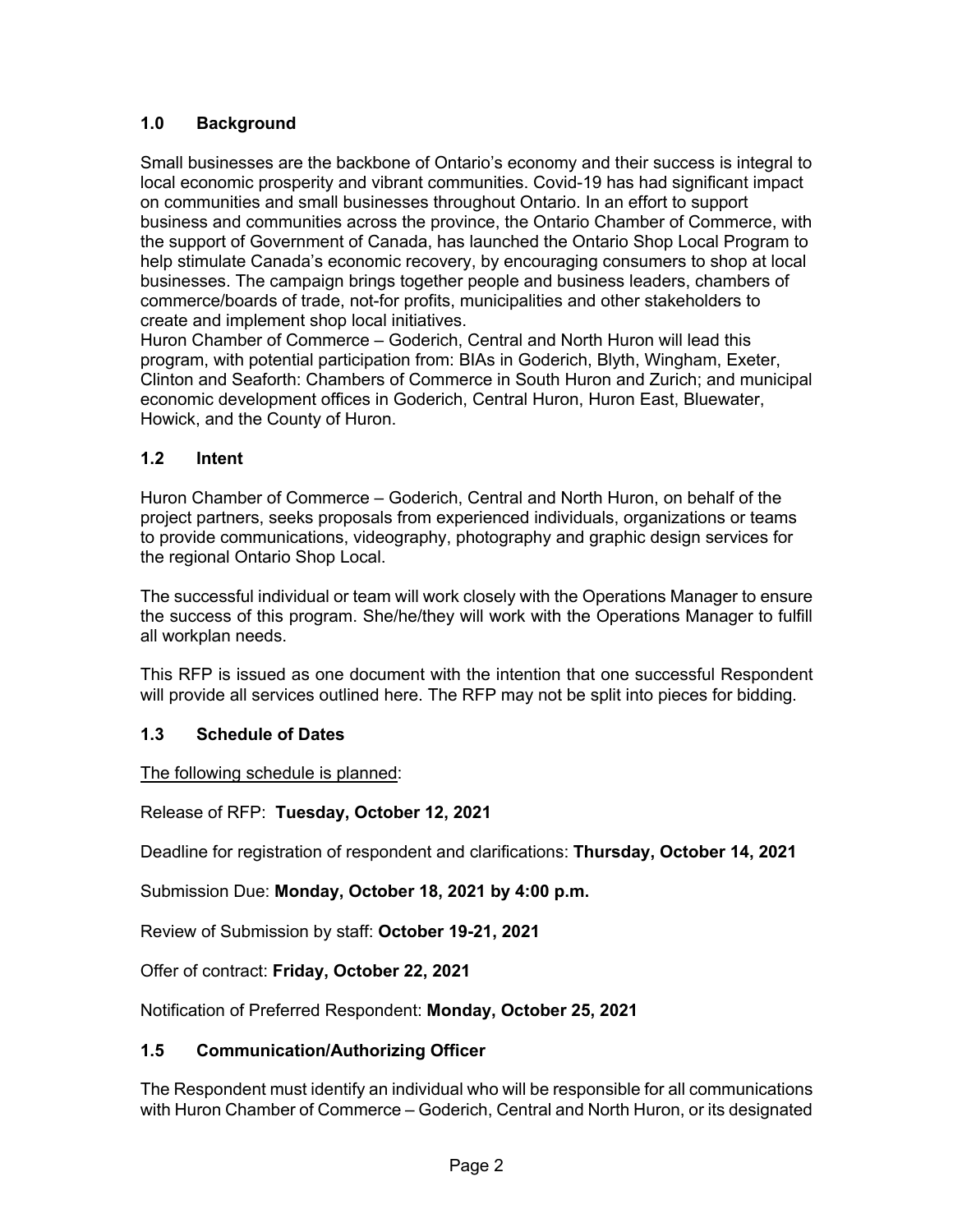agent(s), respecting the Submission. The Respondent must also indicate the individual(s) that are authorized to negotiate, sign and enter into a purchase order/contract on behalf of the Respondent with respect to the Submission.

#### *(See attached Respondent's Covenant).*

#### **1.6 Questions**

The Huron Chamber of Commerce – Goderich, Central and North Huron contact for the purposes of this RFP shall be:

Heather Boa, Operations Manager, Huron Chamber of Commerce – Goderich, Central and North Huron Phone: 519-440-0176 Email: info@huronchamber.ca

Responses to questions raised by potential Respondents will be promptly communicated via e-mail to all registered Respondents. In the event of an Addendum being required, all Respondents will receive a copy of the questions and responses.

Should revisions become necessary to any part of this RFP, the revisions will be provided to all potential Respondents. The Respondents must acknowledge receipt of such revisions promptly and in writing via email. If revisions are necessary after the closing date, Respondents will then have an opportunity to make relevant modifications to the Submission.

Huron Chamber of Commerce – Goderich, Central and North Huron assumes no responsibility or liability arising from information obtained in a manner other than as prescribed in this RFP.

#### **1.7 Evaluation Criteria**

During the evaluation process any or all of the Respondents may be contacted for a video interview. Respondents will be evaluated specifically on:

- The quality of the proposal;
- Responsiveness to the requirements of the RFP;
- Qualifications and relevant experience;
- Understanding of the project and scope of strategy;
- Demonstrated knowledge of Huron Chamber of Commerce Goderich, Central and North Huron;
- Approach to the project;
- Quality of work experience and similar development;
- Experience of proposed personnel; and
- Proposed budget and ability to complete work within stated timelines.

**All qualifying Submissions become the property of Huron Chamber of Commerce – Goderich, Central and North Huron on the closing date and will not be returned. Late Submissions will be returned unopened.**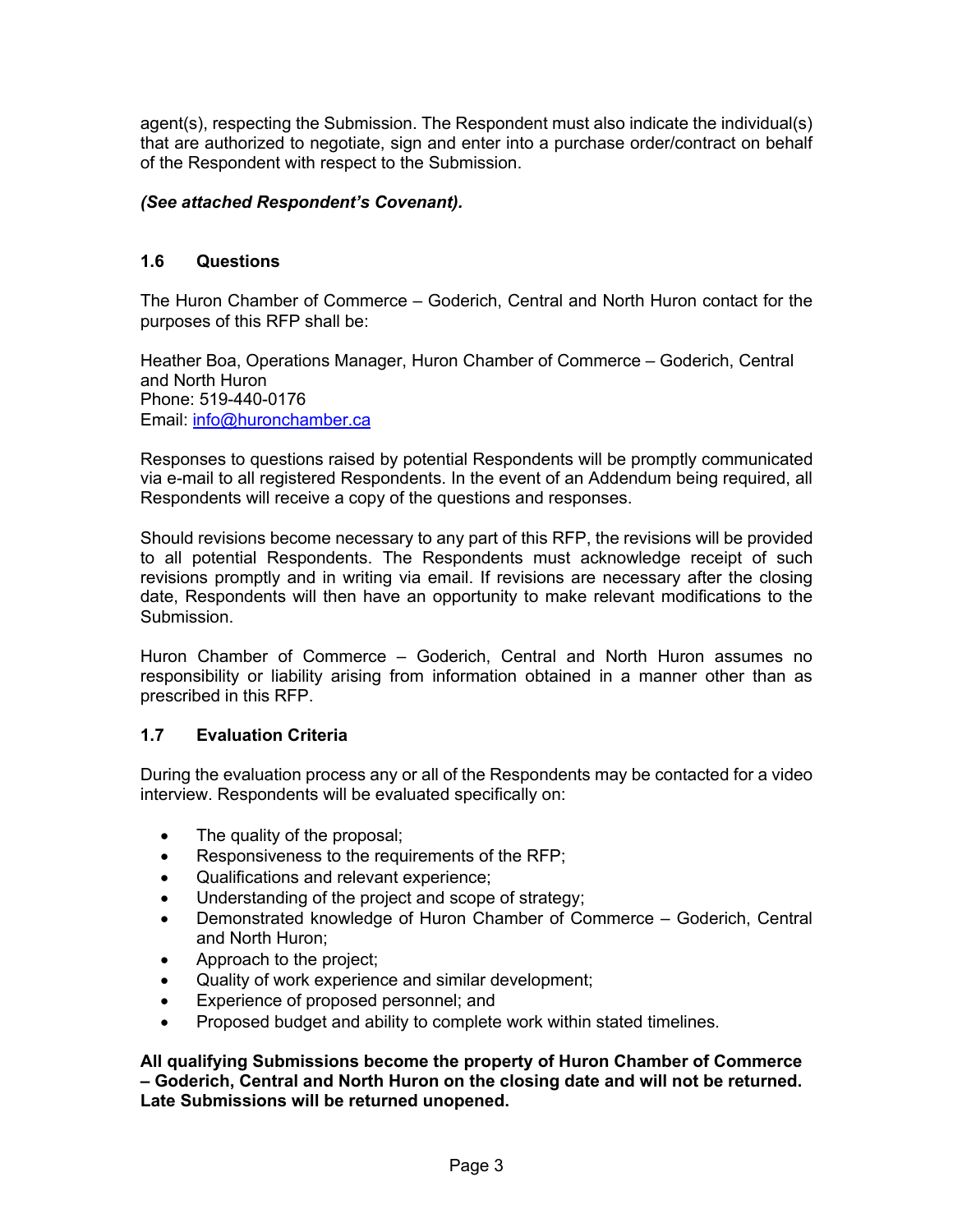# **1.8 Errors and Omissions**

The Respondent has the responsibility to notify Huron Chamber of Commerce – Goderich, Central and North Huron, in writing, by email, of any ambiguity, divergence, error, omission, oversight, or contradiction contained in the RFP as it is discovered and to request any instructions, decisions or discretion which may be required in preparing the Submission, prior to the closing of this RFP.

# **1.9 Rejection Rights**

Huron Chamber of Commerce – Goderich, Central and North Huron reserves the right to reject any or all Submissions. Any Submissions not containing sufficient information, in the view of Huron Chamber of Commerce – Goderich, Central and North Huron to permit a thorough analysis may be rejected.

Huron Chamber of Commerce – Goderich, Central and North Huron reserves the right to verify the validity of the information supplied, and to reject any Submission where the contents appear to be incorrect, or inaccurate in the estimation of Huron Chamber of Commerce – Goderich, Central and North Huron.

Submissions not conforming to the requirements of the RFP will not be considered. Responses that are unsupported by the information requested in the RFP document or not complying therewith, may not be considered. Revisions received by email, by telephone, telegraph, facsimile or other means, after the specified closing time and date will not be accepted or considered.

#### **1.10 Notification of Outcome**

Following the award of this contract by Huron Chamber of Commerce – Goderich, Central and North Huron, the Preferred Respondent will be notified in writing by email. Other Respondents who made a Submission within the allowed time will not be notified in writing of the outcome of this RFP.

#### **1.11 Agreement**

The Preferred Respondent must fulfill all obligations of the contents of their Submission and this RFP Document. Huron Chamber of Commerce – Goderich, Central and North Huron reserves the right to negotiate contract details and to make the necessary changes or substitution within the general scope of the project.

#### **1.12 Contract**

Selection of the Preferred Respondent(s) does not oblige Huron Chamber of Commerce – Goderich, Central and North Huron to negotiate or execute a purchase order with that Respondent.

The Preferred Respondent(s) must be prepared to enter a purchase order/contract based on the contents of its Submission and the RFP. Huron Chamber of Commerce – Goderich,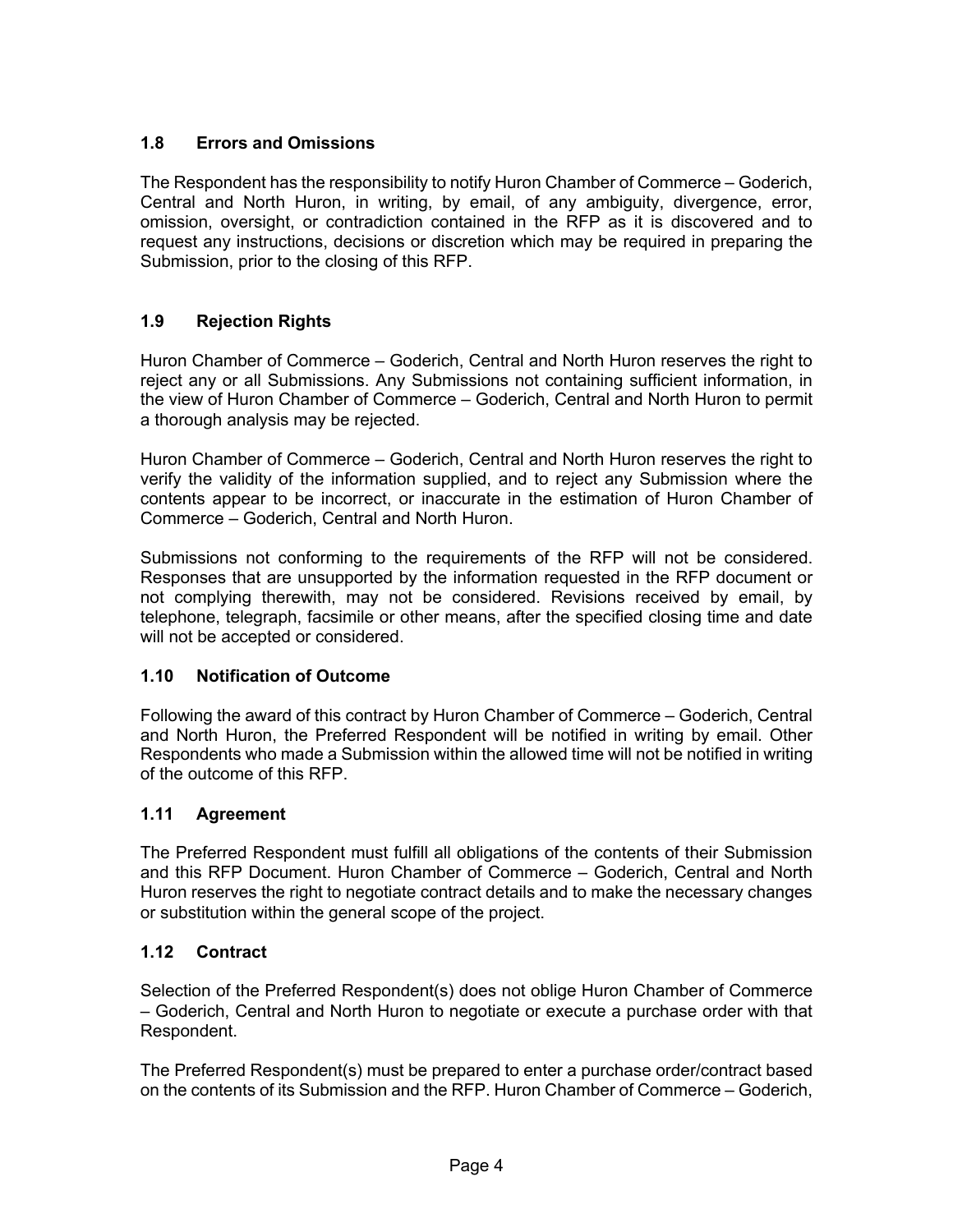Central and North Huron reserves the right to negotiate details of any contract and to make the necessary changes or substitution within the general scope of the contract.

#### **1.13 Confidentiality**

All requirements and information obtained by a Respondent in connection with the RFP are the property of the Huron Chamber of Commerce – Goderich, Central and North Huron and must be treated as confidential and not used for any purpose other than for replying to this RFP and for the fulfillment of any contract.

All documentation that a Respondent delivers to Huron Chamber of Commerce – Goderich, Central and North Huron, or its designated agent(s) for the purposes of this RFP becomes the property of Huron Chamber of Commerce – Goderich, Central and North Huron and are subject to the terms of the *Municipal Freedom of Information and Protection of Privacy Act*.

If a Respondent believes any part of its Submission reveals any trade secret of the Respondent, any intellectual property right of the Respondent, scientific, technical, commercial, financial or labour relations information, or any other similar secret right of information belonging to the Respondent, and if the Respondent wishes Huron Chamber of Commerce – Goderich, Central and North Huron to attempt to preserve the confidentiality of the trade secret, intellectual property rights or information, then these matters must be clearly designated as confidential.

The Respondents are informed that certain information respecting the privacy of individuals and proprietary information regarding the security of municipal operations cannot and will not be released to anyone other than the Respondent that has been engaged.

All requests for access to the submitted RFPs will be subject to a formal review pursuant to section 10(1) of the *Municipal Freedom of Information and Protection of Privacy Act*, and representation will be sought prior to disclosure of any third-party information.

#### **1.14 Compliance with Laws**

The Respondent shall comply with all applicable laws relating to the RFP, the Submission and any contract resulting there from.

#### **1.15 Litigation**

In the matter of contracts for the supply of service, the Huron Chamber of Commerce – Goderich, Central and North Huron will not award to any bidder who:

- (a) Is a party to litigation with the Chamber, or
- (b) Directly or indirectly, including by common ownership or control or otherwise, is related to a party to litigation with the Chamber, or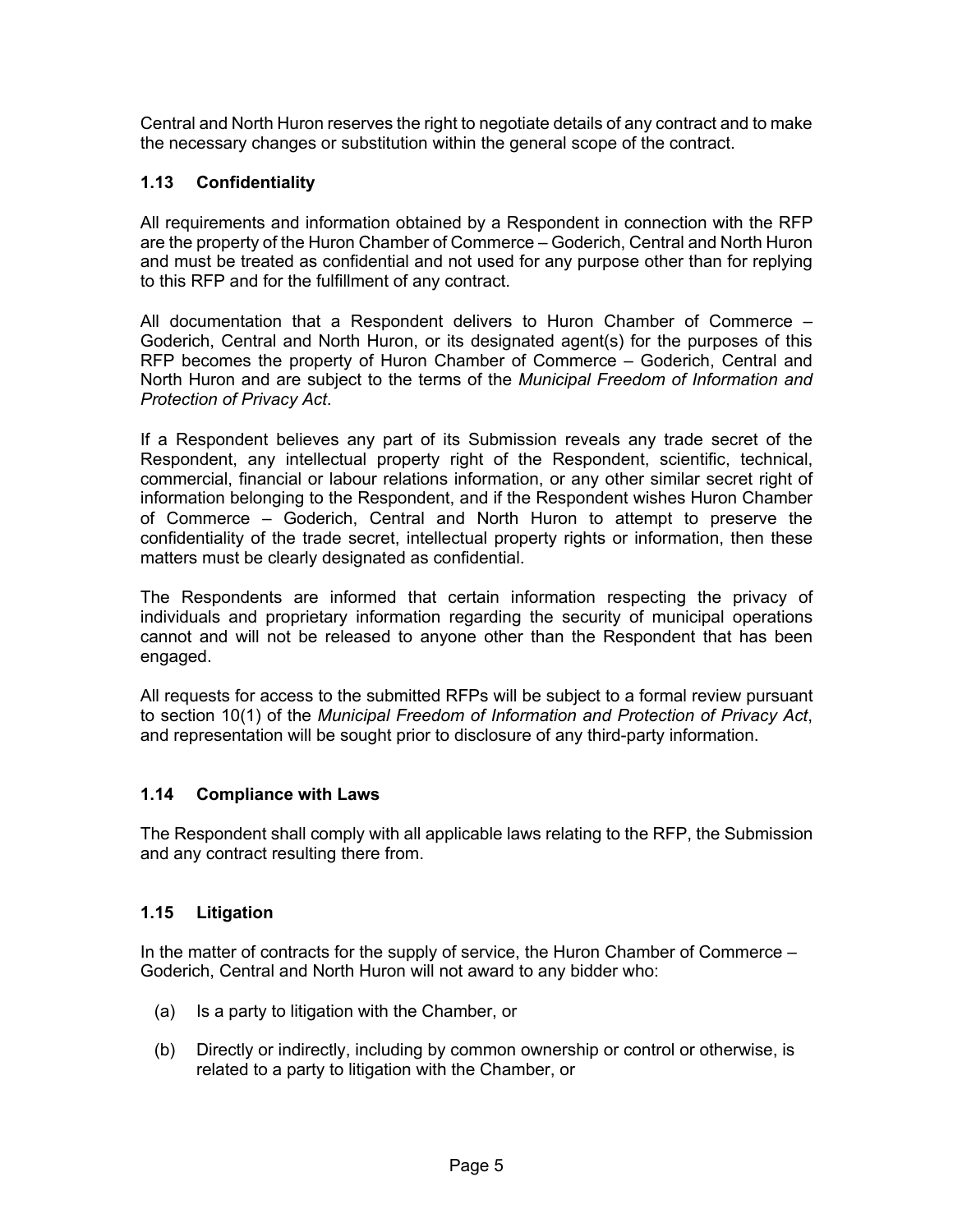(c) Intends to use a sub-contractor in respect of this contract who is a party to litigation with the Chamber, or, who, directly or indirectly, including by common ownership or control or otherwise, is related to a party to litigation with the Chamber.

For the purposes of this section, the phrase "party to litigation with the Chamber" includes cases in which the bidder or prospective bidder or any of the parties named above, have advised the Chamber in writing of their intention to commence litigation, or have commenced or have advised the Chamber of their intention to commence an arbitral proceeding, against the Chamber.

Bids from any bidder in any of the above circumstances shall be rejected as informal, irregular and non-compliant.

# **1.16 Submission Preparation Costs**

Huron Chamber of Commerce – Goderich, Central and North Huron will not be responsible for any costs incurred by a Respondent in preparing, submitting, presenting, or arranging site visits nor for any other costs, which are incurred relating to the Submission.

# **1.17 Submission / Bid Guarantee**

The Respondent must guarantee that the terms of their Submission and Bids are valid until time of final service delivery in 2021 (as per timeline stated in Section 2.2).

#### **1.18 Publicity**

The Respondent and its affiliates shall not release for publication any information in connection with the RFP or contract without prior written permission from Huron Chamber of Commerce – Goderich, Central and North Huron.

#### **1.19 Payment**

Final payment shall be made in full to the Preferred Respondent following the delivery of the final services as stated in Section 2.2. The Preferred Respondent may choose to negotiate a deposit and/or phased payment schedule in amounts to be agreed upon by the Huron Chamber of Commerce – Goderich, Central and North Huron.

Should any part of the terms of the RFP Requirements not be met with respect to stated services and delivery of the final strategy, the Huron Chamber of Commerce – Goderich, Central and North Huron reserves the right to withhold payment(s).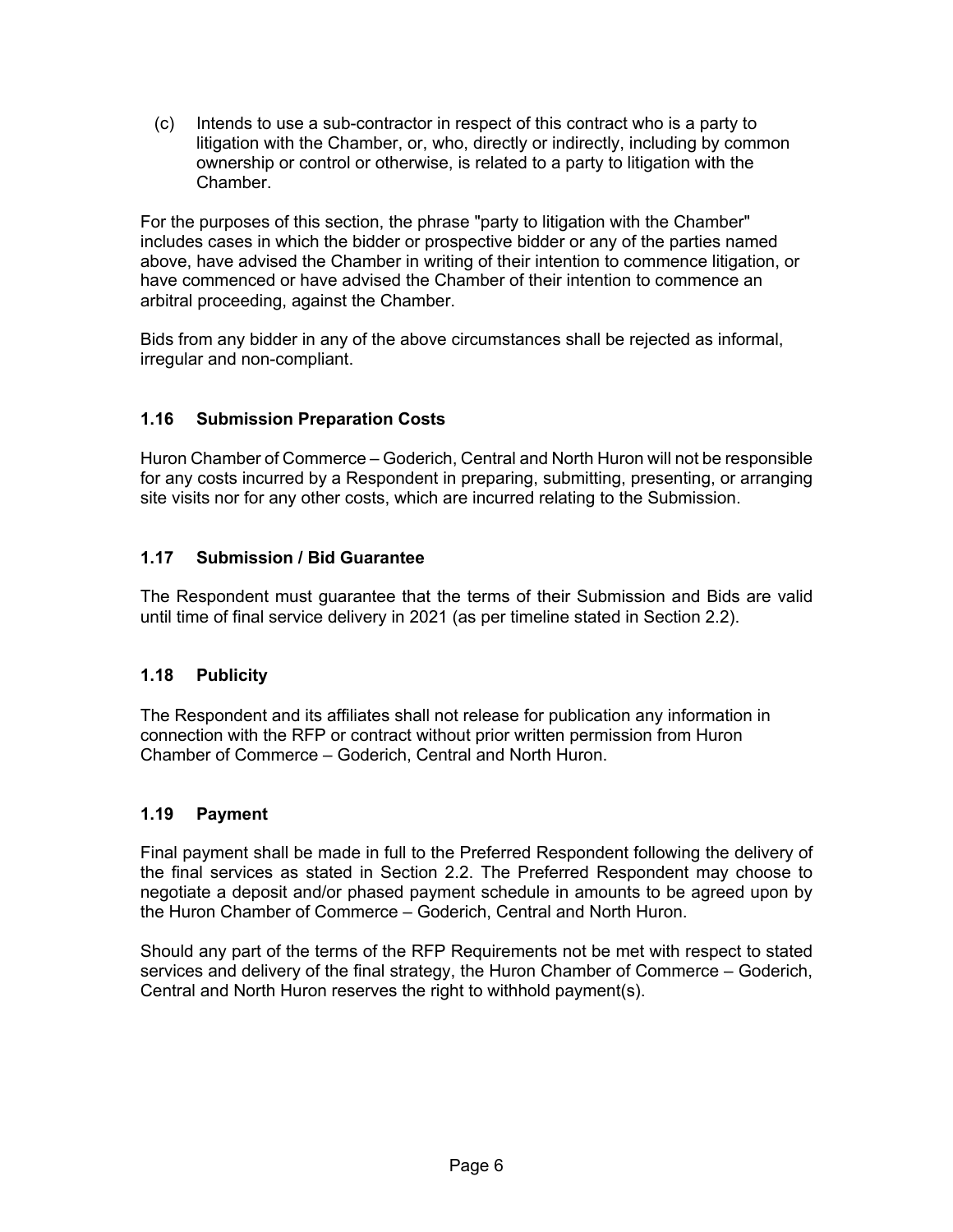# **PART II - SPECIFIC CONDITIONS & REQUIREMENTS**

#### **2.0 Skills**

**A.** Overall – Awareness and understanding of the importance of local business as part of the economic and social fabric of the rural community of the Huron County. Extensive graphic design, photography, videography and communications skills. Extensive social media experience. Working knowledge of Issuu and its tools. Studied practice of PR writing and media planning; Familiarity with local and regional media sources. Working relationship with the County of Huron's IT department.

#### **2.1 The Work**

#### **A. Graphic Design – Develop Logo and Branding Materials**

Work in consultation and with approval of staff to develop logo and branding materials that can help to achieve our goal of increasing local shopping. Logo and branding materials will create consistency in electronic Wish Book and complementary social media You Gotta Stop Here program.

Work with staff to design the Wish Book in InDesign. A PDF flipbook version of the Wish Book with links will be uploaded to Issuu. A maximum of three groups of edits will be made between time of uploading and Dec. 24, 2021 as new material comes in. Work with Huron County IT department in order to embed the Wish Book on the Ontario's West Coast website, and make it available for embedding on Chamber, BIA and municipal sites in Huron County.

Work with staff to create a You Gotta Stop Here social media template for use by the partners in the program, using the approved logo and design. Using the You Gotta Stop Here social media template, provide 15 social media posts using products in the Wish Book for up to 10 partners in the program.

Create poster using logo and design.

Create participating store decal using logo and design.

Create no more than 10 ads for booked print and web advertising placements, using the developed logo and design.

# **B. Communications – Media Releases, Eblast Text, Media List**

Update and enhance existing media distribution list that includes local print, specialty products, radio and television media. Create two media releases – one to announce program and one targeting local shopper participation – for circulation. Provide three eblast variations of the media release for use by project partners.

#### **C. Photography – For use in Wish Book and Social Media Posts**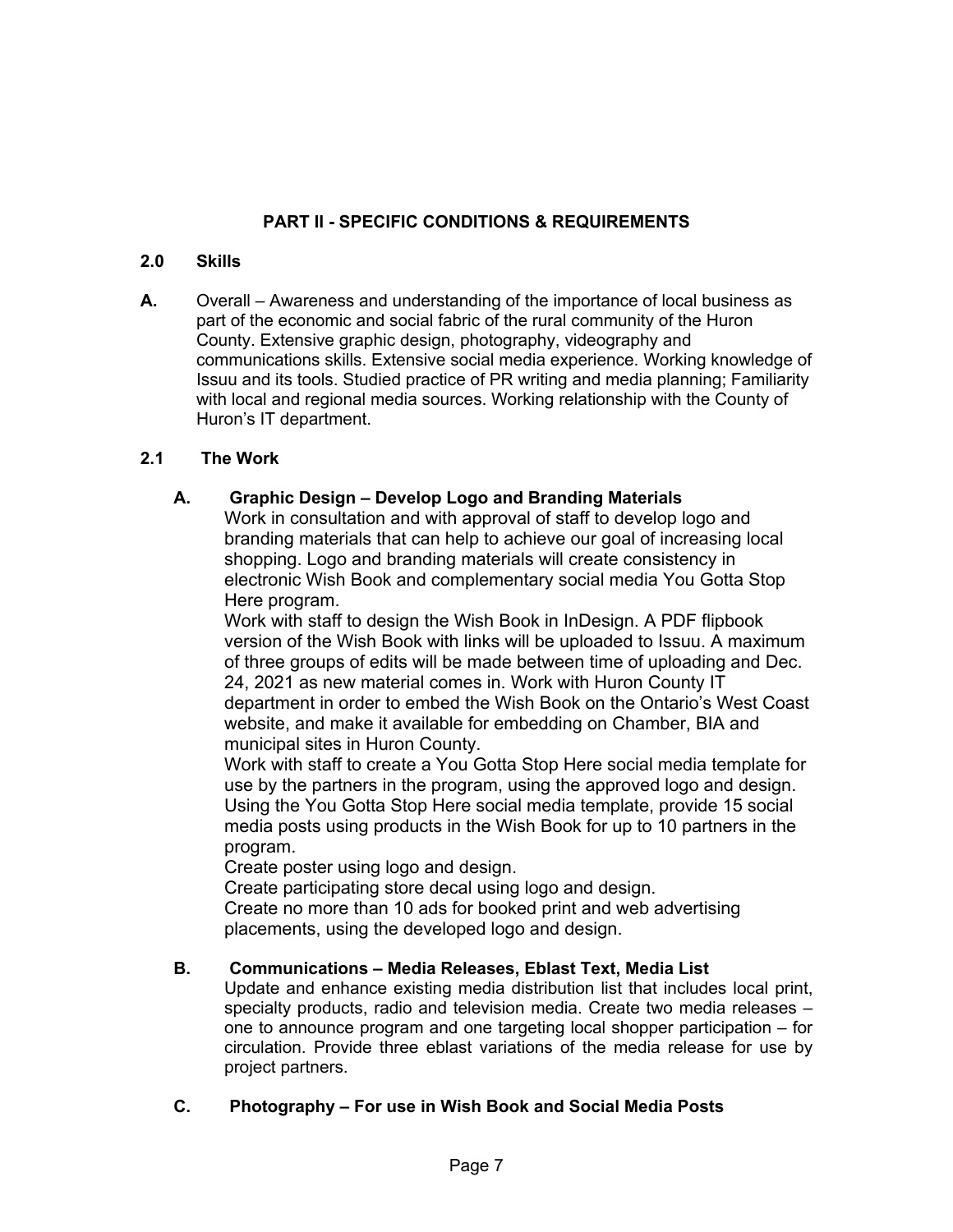Work with staff to produce up to 10 photos in each of a maximum 10 participating communities in Huron County for use in the Wish Book and Social Media Posts.

# **D. Videography – For use in the Wish Book and Social Media Posts**

Work with staff to produce five high quality, edited videos to promote the regional shop local message and 15-second videos that rely heavily on text messaging using video shot for the longer videos or using fresh video shot separately.

# **E. Timelines**

Respondents must be available to begin work on this contract effective **Oct. 22, 2021** and complete all work tasks by or before the end of **December 24, 2021**.

The Wish Book must be ready to launch the week of Nov. 8.

Complete task schedule will be shared with successful Respondent.

# **F. Ongoing Communications**

Staff and successful Respondent will work in close communications throughout this project.

# **G. Development Principles**

The Respondent shall:

- Remains true to the intent and objectives of the Shop Local Program.
- Promote transparency and openness in sub-contracting services and materials, including declaration of any interests in or agreements with any supplier of services or materials; and
- Work with staff to ensure that the contract is carried out with a balanced budget or surplus.

# **2.2 PROPOSAL CONTENT**

- A. Method of Approach & Proposed Work Program
- B. Qualifications of the Firm and Key Personnel
- C. Previous Applicable Experience
- D. Resources
- E. Proposed Schedule
- F. Price Proposal

#### *Requirements Specific to Evaluation Criteria*

The submission package shall contain, at a minimum, the following:

# **A. Method of Approach & Proposed Work Program**

• The Respondent shall prepare a detailed Method of Approach and Work Program for the Project Requirements, Scope of Work and Tasks, indicating the methodology that will be utilized and the services proposed to be performed, clearly distinguishing those tasks they will complete and those to be completed by the client (or others).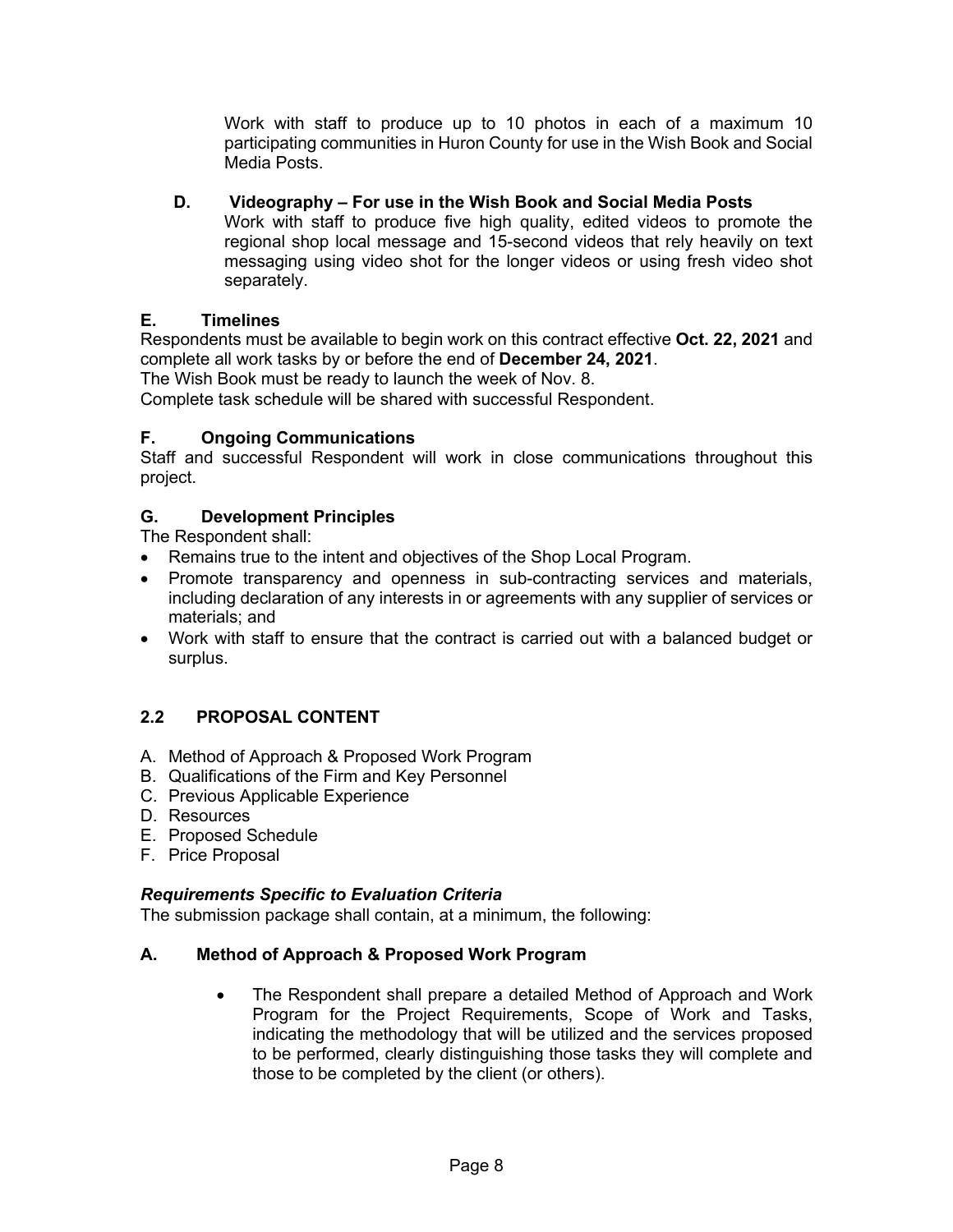- The Respondent should identify the internal policies and procedures that will be used to assure a quality product and completion of the project on schedule and within budget
- The Work Program shall specifically outline the tasks and key deliverables.

# **B. Qualifications of the Respondent(s) and Key Personnel**

- Extensive experience in the Huron County market;
- Depth of experience in graphic design, communications, videography and photograpy;
- Understanding of industry trends and challenges during COVID-19 pandemic;
- Respondents shall provide a resume(s) (or career profiles), listing professional designations, affiliations, certifications, etc.

#### **C. Previous Applicable Experience**

• Respondents shall list his/hers/their specific qualifications which demonstrate their abilities, including the project title, client name, year completed, contact person and a description of the work performed.

#### **D. Resources**

• Respondents shall list any resources that they will obtain or use during the contract.

#### **E. COVID-19 Protocol**

• Respondents shall outline their COVID-19 protocol when working with the public.

#### **F. Price Proposal**

- Respondents shall provide a detailed, itemized price proposal for completing the tasks and proposed work program.
- The proposal must fit between \$15,500.00 and \$18,500.00

#### **2.3 SUBMISSION PROCESS**

The Respondent must deliver their submission using the following process:

**A.** One (1) copy of the submission must be received by email **before:**

#### • **Monday, October 18, 2021 by 4:00 pm**

- **B.** The **Respondent's Covenant** must be signed and dated and enclosed with the submission.
- **C.** The Respondent must also ensure that all Submissions and packaging clearly state: **RFP No. 1OSL**

#### **Please e-mail to info@huronchamber.ca**